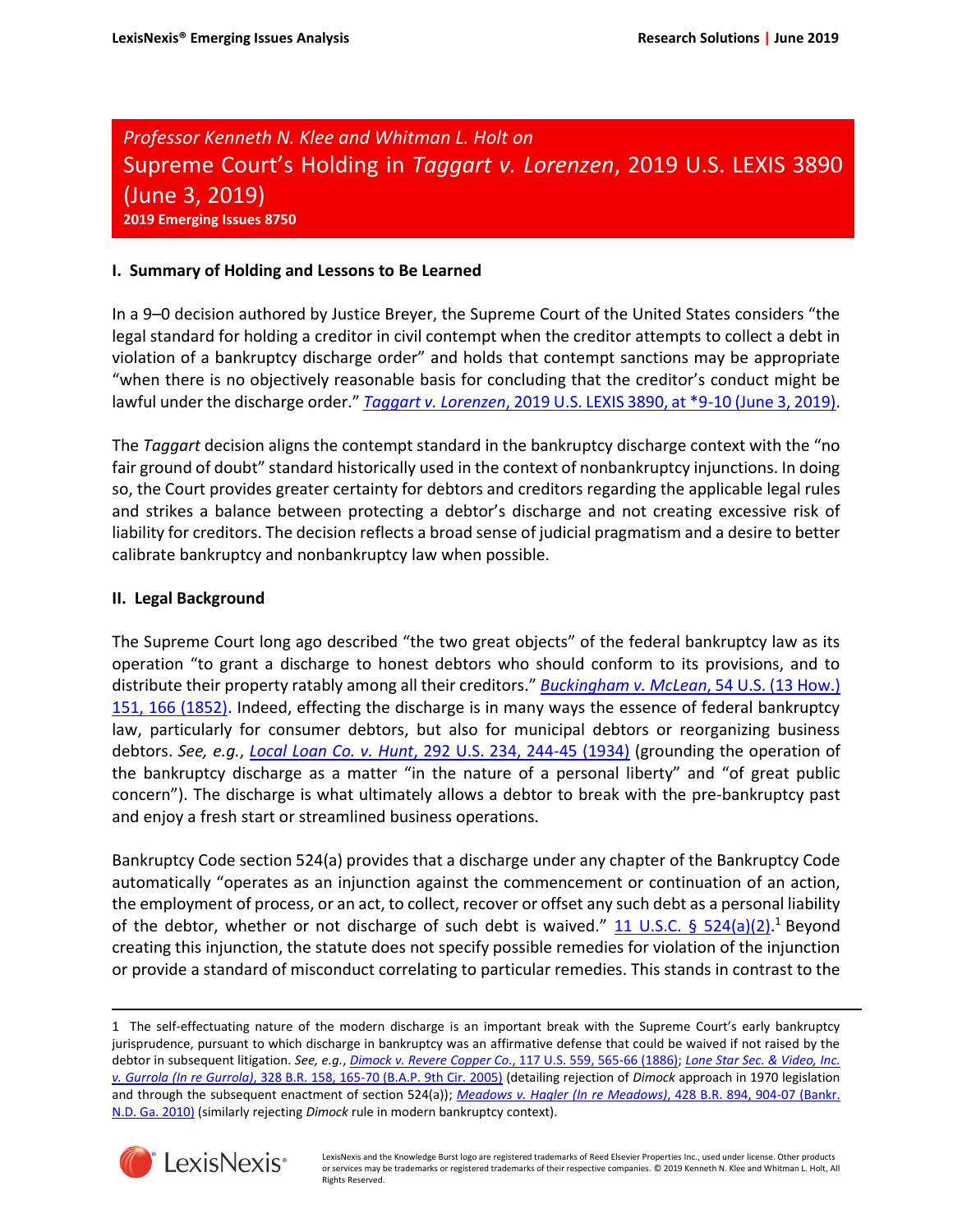automatic stay operative during the pendency of a bankruptcy case, as to which section 362(k) generally provides that "an individual injured by any willful violation of a stay provided by this section shall recover actual damages, including costs and attorneys' fees, and, in appropriate circumstances, may recover punitive damages." 11 U.S.C. § 362(k)(1).

Courts have adopted different standards and tests to fill the statutory gap. Some courts have concluded that a creditor can be found in contempt of the discharge injunction and sanctioned if it was aware of the discharge and intended the act violative of the discharge, all without regard to the creditor's subjective beliefs, intent, or general "good faith." *See, e.g.*, *IRS v. Murphy*[, 892 F.3d 29, 38-](https://advance.lexis.com/api/search?context=1000516&q=892+F.3d+29%2c+38) [40 \(1st Cir. 2018\);](https://advance.lexis.com/api/search?context=1000516&q=892+F.3d+29%2c+38) *Green Point Credit, LLC v. McLean (In re McLean)*[, 794 F.3d 1313, 1323 \(11th Cir.](https://advance.lexis.com/api/search?context=1000516&q=794+F.3d+1313%2c+1323)  [2015\);](https://advance.lexis.com/api/search?context=1000516&q=794+F.3d+1313%2c+1323) *Hardy v. United States (In re Hardy)*[, 97 F.3d 1384, 1388-91 \(11th Cir. 1996\);](https://advance.lexis.com/api/search?context=1000516&q=97+F.3d+1384%2c+1388) *Roth v. [Nationstar](https://advance.lexis.com/api/search?context=1000516&q=568+B.R.+139%2c+142) Mortg. LLC (In re Roth)*[, 568 B.R. 139, 142 \(M.D. Fla. 2017\);](https://advance.lexis.com/api/search?context=1000516&q=568+B.R.+139%2c+142) *In re Ritchey*[, 512 B.R. 847, 858-59 \(Bankr.](https://advance.lexis.com/api/search?context=1000516&q=512+B.R.+847%2c+858)  [S.D. Tex. 2014\);](https://advance.lexis.com/api/search?context=1000516&q=512+B.R.+847%2c+858) *Cherry v. Arendall (In re Cherry)*[, 247 B.R. 176, 186-88 \(Bankr. E.D. Va. 2000\).](https://advance.lexis.com/api/search?context=1000516&q=247+B.R.+176%2c+186) Other courts, however, have considered whether the creditor had a good-faith basis to believe its acts were not violative of the discharge. *See, e.g.*, *Missouri Dep't of Soc. Servs. v. Spencer (In re [Spencer\)](https://advance.lexis.com/api/search?context=1000516&q=868+F.3d+748%2c+751)*, 868 [F.3d 748, 751-52 \(8th Cir. 2017\);](https://advance.lexis.com/api/search?context=1000516&q=868+F.3d+748%2c+751) *In re Walker*[, 195 B.R. 187, 210 \(Bankr. D.N.H. 1996\).](https://advance.lexis.com/api/search?context=1000516&q=195+B.R.+187%2c+210)

# **III. Facts and Proceedings Below**

The *Taggart* case arises from a convoluted and long-pending set of litigation among Bradley Taggart ("Taggart") and several other investors in Sherwood Park Business Center, LLC ("SPBC"). The other investors had sued Taggart and an attorney in Oregon state court for breach of the applicable operating agreement. *Emmert v. Taggart (In re Taggart)*[, 548 B.R. 275, 278 \(B.A.P. 9th Cir. 2016\).](https://advance.lexis.com/api/search?context=1000516&q=548+B.R.+275%2c+278) Shortly before trial in state court, Taggart filed a chapter 7 bankruptcy petition. *Id.*

Taggart completed his bankruptcy case and received his discharge. *Id.* Several of the other SPBC investors then sought to continue their state-court litigation. *Id.* The litigation continued on the condition that no monetary judgment could be awarded against Taggart and resulted in the state court finding that the SPBC operating agreement had been breached and Taggart had been expelled from SPBC. *Id.* The other investors then moved for an award of attorneys' fees against both Taggart's attorney and Taggart, although the request regarding Taggart was limited to fees incurred after his discharge on the theory that Taggart had "returned to the fray" by participating in the state-court action. *Id.*

Taggart responded by moving to reopen his bankruptcy case and seeking to hold the other parties in contempt for violating the discharge by seeking an award of attorneys' fees against him in state court. *Id.* After a series of intervening appeals and decisions in state and federal court regarding the plaintiffs' entitlement to attorneys' fees and the "return to the fray" doctrine, the bankruptcy court found that the other SPBC investors acted in contempt of the discharge injunction and were therefore liable for actual damages of \$5,000 and Taggart's attorneys' fees. *See In re Taggart*[, 2015 Bankr. LEXIS](https://advance.lexis.com/api/search?context=1000516&q=2015+Bankr.+LEXIS+864%2c+at+*14)  [864, at \\*14 \(Bankr. D. Or. Mar. 17, 2015\).](https://advance.lexis.com/api/search?context=1000516&q=2015+Bankr.+LEXIS+864%2c+at+*14)

The other investors appealed the contempt ruling to the Bankruptcy Appellate Panel for the Ninth Circuit (the "BAP"). The BAP concluded that the bankruptcy court had applied the wrong legal standard by concluding that the SPBC investors' "subjective or good faith beliefs were irrelevant" and

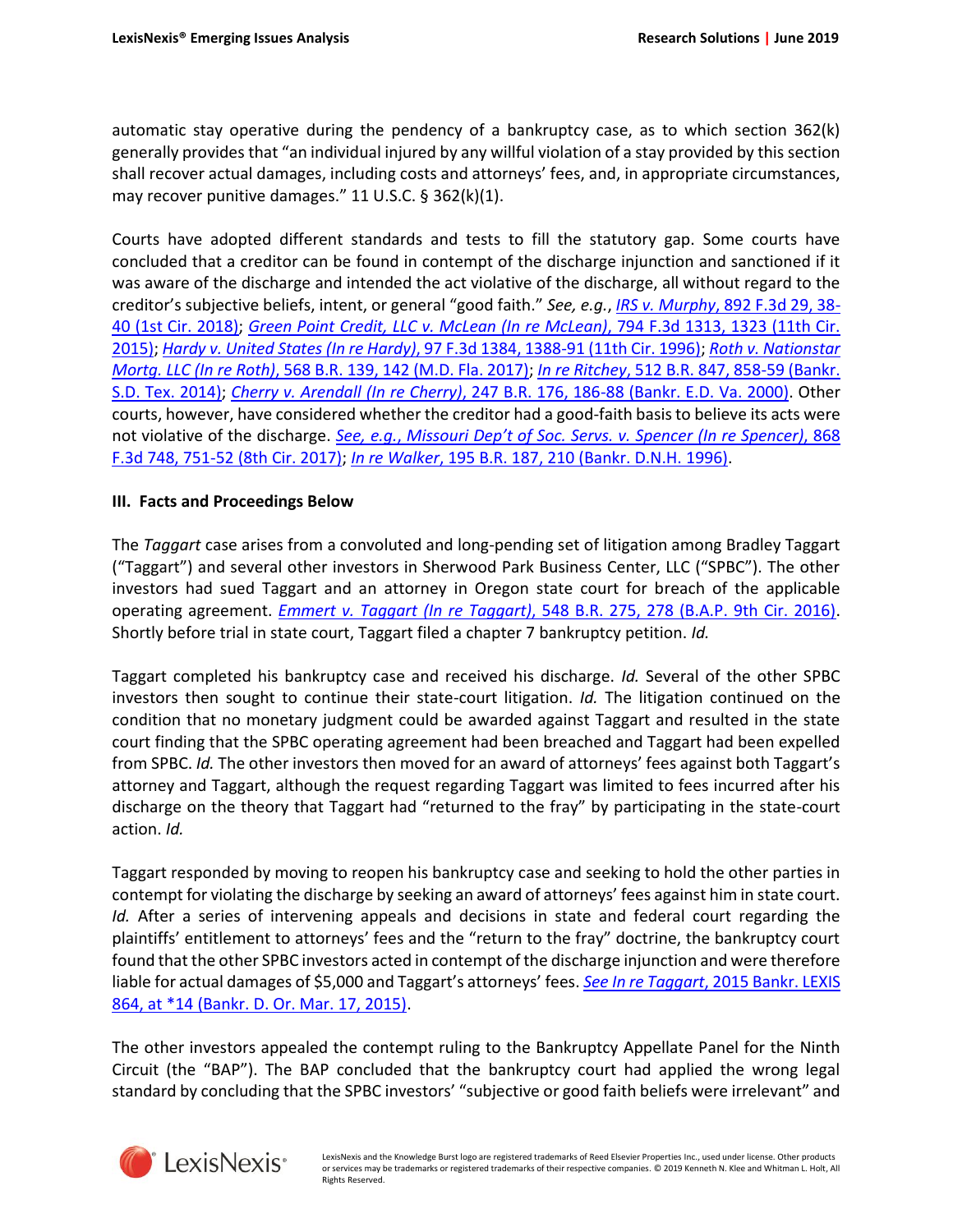thus ignoring whether they had actual knowledge that their actions were violating the discharge injunction. *See In re Taggart*[, 548 B.R. at 290-91](https://advance.lexis.com/api/search?context=1000516&q=548+B.R.+275%2c+290). The BAP accordingly reversed the bankruptcy court's finding of contempt and vacated its judgment sanctioning the SPBC investors. *See id.* at 291.

The parties then filed cross-appeals to the Ninth Circuit Court of Appeals, which implicated both the discharge injunction issue as well as earlier findings about the "return to the fray" doctrine. For his part, Taggart argued "that the BAP committed reversible error when it held that the [investors] could not be held in contempt because they did not *knowingly* violate the discharge injunction." *[Lorenzen](https://advance.lexis.com/api/search?context=1000516&q=888+F.3d+438%2c+442) v. Taggart (In re Taggart)*[, 888 F.3d 438, 442-43 \(9th Cir. 2018\).](https://advance.lexis.com/api/search?context=1000516&q=888+F.3d+438%2c+442) The circuit court explained that knowledge of the applicability of an injunction must be affirmatively proven and that "the creditor's good faith belief that the discharge injunction does not apply to the creditor's claim precludes a finding of contempt, *even if the creditor's belief is unreasonable*." *See id.* at 443-44 (emphasis added). The bankruptcy court accordingly erred when it refused to consider whether the SPBC investors had a good-faith belief that the discharge injunction was inapplicable based on the "return to the fray" doctrine. *See id.* at 444. To the contrary, such a "good faith belief, even if unreasonable, insulated them from a finding of contempt." *Id.* As such, the BAP appropriately reversed the bankruptcy court's contempt sanctions. *Id.* at 444-45. Having found that a subjective good-faith belief insulated the creditors from a contempt finding, the circuit court declined to reach the issue presented by their cross-appeal regarding whether the discharge injunction in fact applied in Taggart's case. *See id.* at 445.

After his petition for rehearing was denied by the Court of Appeals for the Ninth Circuit, Taggart petitioned for a writ of certiorari, seeking review of a basic question: "Whether, under the Bankruptcy Code, a creditor's good-faith belief that the discharge injunction does not apply precludes a finding of civil contempt." The Supreme Court granted Taggart's petition on January 4, 2019. *See Taggart v. Lorenzen*, 139 S. Ct. 782, 202 L. Ed. 2d 511 (2019). Several *amicus* briefs were filed on both sides, most notably a brief for the United States as *amicus curiae* supporting neither party, in which the Office of the Solicitor General argued that, contrary to the Ninth Circuit's analysis, a creditor's subjective good faith does not preclude a finding of civil contempt, but civil-contempt remedies are nevertheless unavailable if there is an "objectively fair ground of doubt" regarding whether the creditor's conduct violates the discharge. The case was argued on April 24, 2019 (as the last argued case of October Term 2018), with the Solicitor General participating in divided oral argument in support of neither party.

## **IV. Analysis**

Justice Breyer's opinion begins by framing the question before the Court as one about "the criteria for determining when a court may hold a creditor in civil contempt for attempting to collect a debt that a discharge order has immunized from collection." *Taggart*[, 2019 U.S. LEXIS 3890, at \\*4.](https://advance.lexis.com/api/search?context=1000516&q=2019+U.S.+LEXIS+3890%2c+at+*4) After a brief summary of the starkly different standards adopted by the lower courts, the Court recites its bottom-line conclusion that "a court may hold a creditor in civil contempt for violating a discharge order if there is *no fair ground of doubt* as to whether the order barred the creditor's conduct," which means "civil contempt may be appropriate if there is no objectively reasonable basis for concluding that the creditor's conduct might be lawful." *Id.* at \*5.

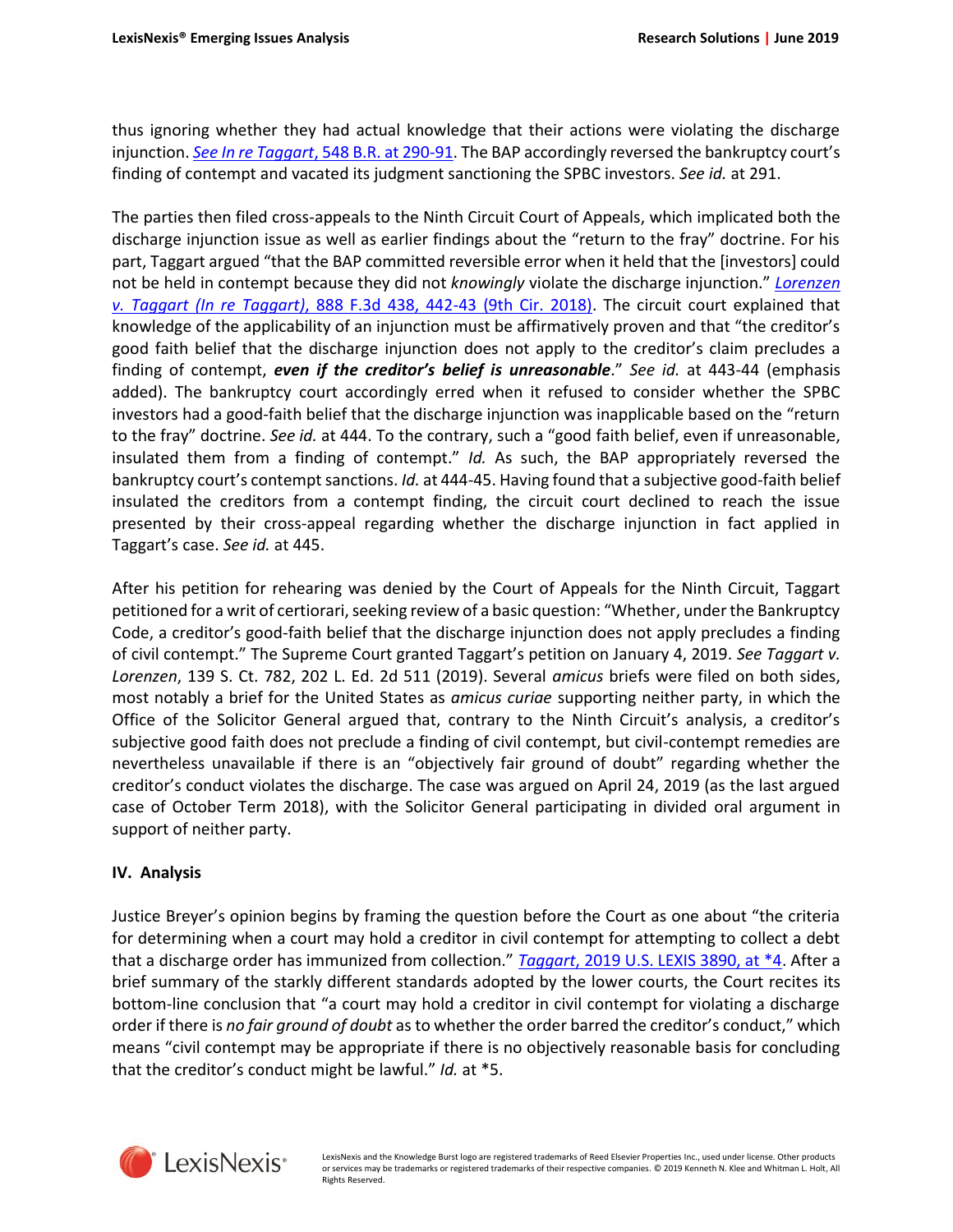After briefly summarizing the facts and procedural history, *id.* at \*5-9, the Court turns to the central question of the appropriate standard for civil contempt sanctions in the discharge context. In answering this question, the Court begins with "a longstanding interpretive principle: When a statutory term is obviously transplanted from another legal source, it brings the old soil with it." *Id.* at \*10 (internal quotation marks omitted). Based on this principle, the provisions of the Bankruptcy Code creating a discharge injunction and providing bankruptcy courts with the power to issue orders enforcing the discharge "bring with them the 'old soil' that has long governed how courts enforce injunctions." *Id.* Part of the incorporated "old soil" is "the traditional standards in equity practice for determining when a party may be held in civil contempt for violating an injunction." *Id.* at \*11.

Citing authorities dating back to the 1800s, the Court explains that the established civil contempt "standard is generally an *objective* one" under which the violator's conduct will be analyzed to determine whether there was a "fair ground of doubt" regarding the wrongfulness of the conduct. *See id.* at \*11-12. Although a party's subjective intent may bear on how the ultimate burden is allocated and the appropriate sanction, the primary analysis should be about whether the violator's belief in the propriety of its actions was objectively reasonable. *See id.* at \*12-13. These historic "civil contempt principles apply straightforwardly to the bankruptcy discharge context" and mean that "civil contempt therefore may be appropriate when the creditor violates a discharge order based on an objectively unreasonable understanding of the discharge order or the statutes that govern its scope." *Id.* at \*13.

The Court rejects the two more-extreme standards adopted by some lower courts. The Ninth Circuit's standard (which no one defended on appeal) "is inconsistent with traditional civil contempt principles, under which parties cannot be insulated from a finding of civil contempt based on their subjective good faith," "relies too heavily on difficult-to-prove states of mind," and "may too often lead creditors who stand on shaky legal ground to collect discharged debts, forcing debtors back into litigation (with its accompanying costs) to protect the discharge that it was the very purpose of the bankruptcy proceeding to provide." *Id.* at \*14. Conversely, Taggart's strict-liability-like standard "may lead risk-averse creditors to seek an advance determination in bankruptcy court even where there is only slight doubt as to whether a debt has been discharged," which "would alter who decides whether a debt has been discharged, moving litigation out of state courts, which have concurrent jurisdiction over such questions, and into federal courts." *See id.* at \*15-16. This specter of "additional federal litigation, additional costs, and additional delays" would slow the administration of the bankruptcy system generally and create costs that "could work to the disadvantage of debtors as well as creditors." *See id.* at \*16.

The Court notes that its standard creates a contrast with the standard applicable to actions for violation of the automatic stay, but concludes that the disjunct is appropriate given the textual language in Bankruptcy Code section 362(k) (for which there is no analog in the discharge context) and how "[t]he purposes of automatic stays and discharge orders also differ: A stay aims to prevent damaging disruptions to the administration of a bankruptcy case in the short run, whereas a discharge is entered at the end of the case and seeks to bind creditors over a much longer period." *See id.* at \*17. In a lengthy parenthetical portion of the opinion (which perhaps would have been better drafted as a footnote), the Court pointedly notes that it is not deciding "whether the word 'willful' supports



LexisNexis and the Knowledge Burst logo are registered trademarks of Reed Elsevier Properties Inc., used under license. Other products or services may be trademarks or registered trademarks of their respective companies. © 2019 Kenneth N. Klee and Whitman L. Holt, All Rights Reserved.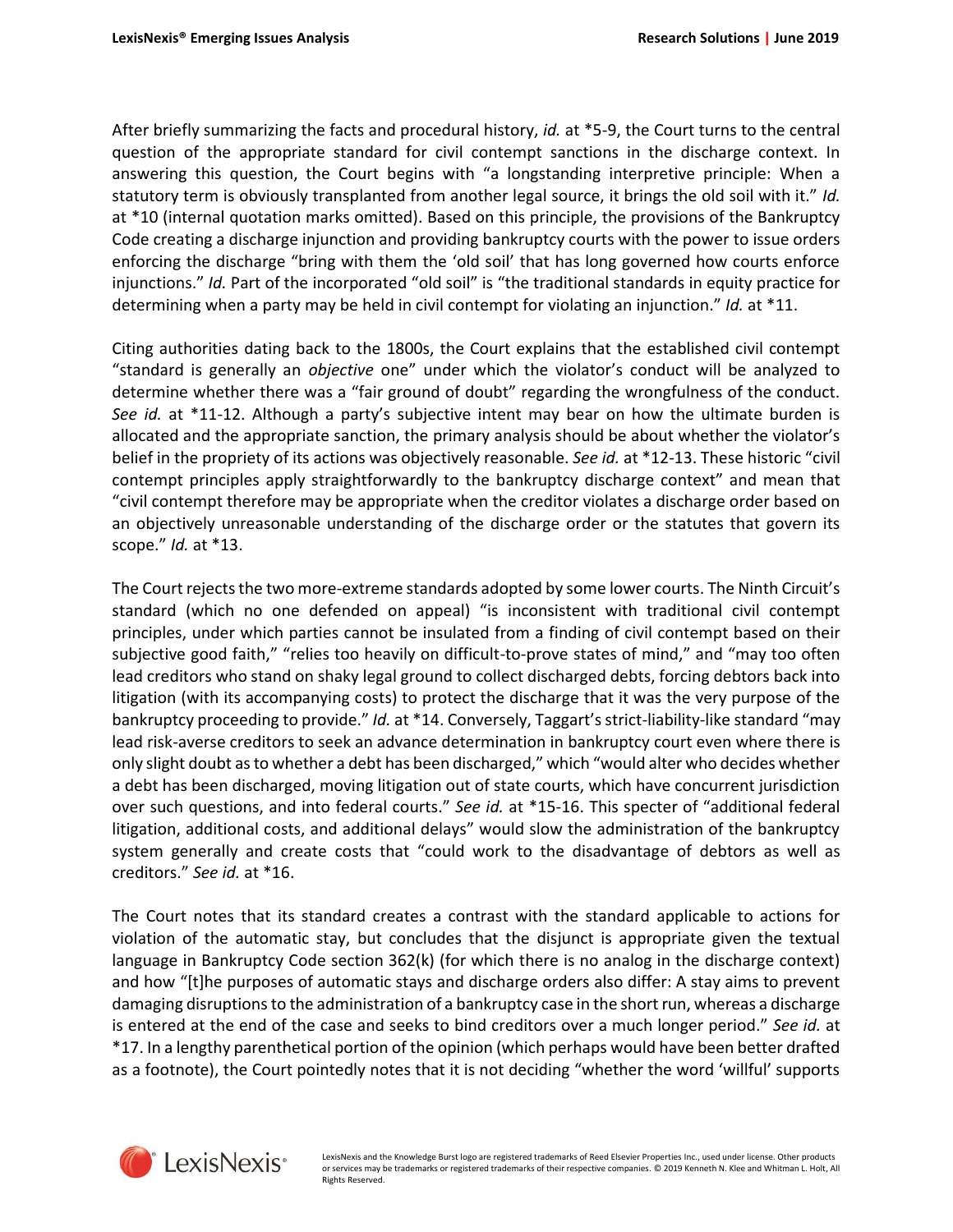a standard akin to strict liability" for purposes of actions under Bankruptcy Code section 362(k). *See id.* at \*17-18.

The Court concludes by reiterating its holding that the proper standard for a contempt action in the discharge context "is an objective one" whereby "[a] court may hold a creditor in civil contempt for violating a discharge order where there is not a 'fair ground of doubt' as to whether the creditors conduct might be lawful under the discharge order." *Id.* at \*18. This middle-ground "standard strikes the 'careful balance between the interests of creditors and debtors' that the Bankruptcy Code often seeks to achieve." *Id.* (quoting *Clark v. Rameker*, 573 U.S. 122, 129 (2014)). Because the Court of Appeals for the Ninth Circuit applied the wrong legal standard, the Court ultimately vacates the judgment below and remands for further analysis using the correct standard. *Taggart*[, 2019 U.S. LEXIS](https://advance.lexis.com/api/search?context=1000516&q=2019+U.S.+LEXIS+3890%2c+at+*18)  [3890, at \\*18](https://advance.lexis.com/api/search?context=1000516&q=2019+U.S.+LEXIS+3890%2c+at+*18)*.*

# **V. Practice Tips**

The *Taggart* opinion provides important national clarity about the appropriate standard for bankruptcy courts to apply when considering whether to hold a creditor in contempt for violating the discharge. The largely objective standard articulated by the Court should be more easily administrable by trial courts and sensibly aligns bankruptcy and nonbankruptcy practice, thereby allowing bankruptcy courts to draw from nonbankruptcy precedent. As the opinion emphasizes, the standard selected by the Court is a balanced middle ground that splits the difference between two extremes before the Court (one of which no one actually defended on appeal). For cases pending in the Ninth Circuit, the decision is particularly important in correcting an appellate decision that threatened to remove almost all of the teeth from a cornerstone protection of federal bankruptcy  $law<sup>2</sup>$ 

There remains an asymmetry between actions for violation of the discharge and actions for violation of the automatic stay that courts and lawyers will need to carefully navigate. Although in many cases the standards should be clear based on the relevant time periods, it is possible that more difficult cases could arise, such as when a creditor's continuing course of conduct violates *both* the automatic stay and the discharge injunction. Regardless, practitioners should be mindful of the need to be precise in differentiating between what are, at least for now, two differing legal standards.

The *Taggart* opinion also includes some propositions of broader relevance. First, the "old soil" approach to harmonizing bankruptcy and nonbankruptcy law could help resolve the meaning of other concepts in the Bankruptcy Code that carry no special bankruptcy significance but have traditional content in the law more generally. *See also, e.g.*, *Mission Prod. Holdings, Inc. v. [Tempnology,](https://advance.lexis.com/api/search?context=1000516&q=203+L.+Ed.+2d+876) LLC*, 203 [L. Ed. 2d 876, 2019 U.S. LEXIS 3544, at \\*15-17 \(May 20, 2019\)](https://advance.lexis.com/api/search?context=1000516&q=203+L.+Ed.+2d+876) (adopting a very similar approach to give meaning to the concept of "breach" under Bankruptcy Code section 365). Second, the Court has

<sup>2</sup> The implications of the now-vacated *Taggart* opinion in the Ninth Circuit were especially troubling given the presence of other circuit precedent that (wrongly, in the authors' view, and contrary to the rule in several other circuits) holds that the Bankruptcy Code displaces remedies that would be available under otherwise applicable nonbankruptcy law, such as a claim under the Fair Debt Collections Practices Act, as a result of a creditor's wrongful post-bankruptcy debt collection activities. *See [Walls](https://advance.lexis.com/api/search?context=1000516&q=276+F.3d+502%2c+510) v. Wells Fargo Bank, N.A.*[, 276 F.3d 502, 510-11 \(9th Cir. 2002\).](https://advance.lexis.com/api/search?context=1000516&q=276+F.3d+502%2c+510) This issue was raised but ultimately not decided in *Midland [Funding,](https://advance.lexis.com/api/search?context=1000516&q=137+S.+Ct.+1407) LLC v. Johnson*[, 137 S. Ct. 1407 \(2017\),](https://advance.lexis.com/api/search?context=1000516&q=137+S.+Ct.+1407) and thus a circuit split remains for potential resolution by the Supreme Court at some future date.



 $\overline{\phantom{a}}$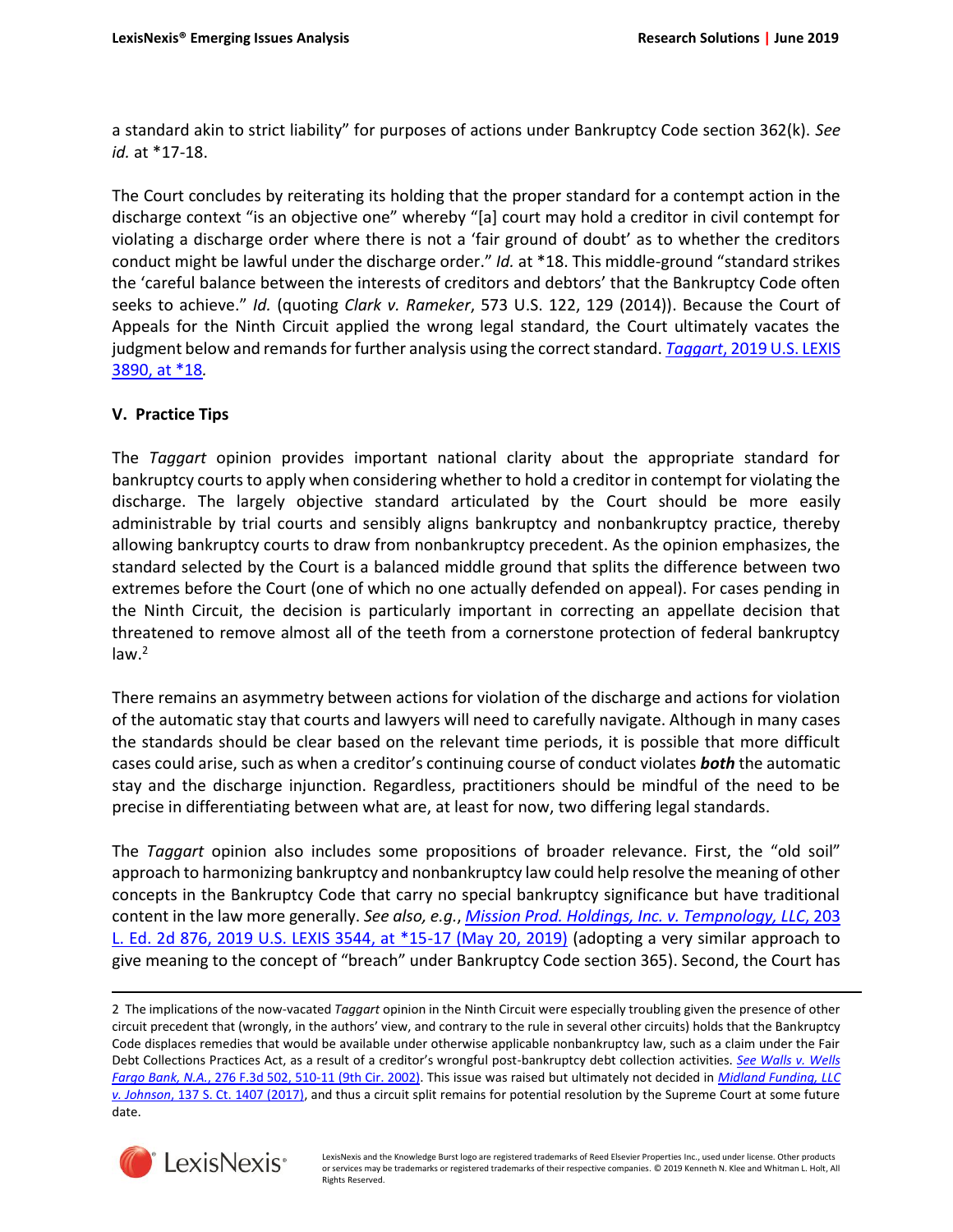once again reiterated the "need for speed" in the bankruptcy context by emphasizing how one of the chief purposes of the law is to resolve cases promptly and efficiently. *See also, e.g.*, *[Bullard](https://advance.lexis.com/api/search?context=1000516&q=135+S.+Ct.+1686%2c+1694) v. Blue Hills Bank*[, 135 S. Ct. 1686, 1694, 191 L. Ed. 2d 621, 628 \(2015\)](https://advance.lexis.com/api/search?context=1000516&q=135+S.+Ct.+1686%2c+1694) ("[E]xpedition is always an important consideration in bankruptcy."); Kenneth N. Klee & Whitman L. Holt, *Bankruptcy and the Supreme Court: 1801-2014* at 194 n.1394 & 341 (West Academic 2015) (citing and discussing authorities dating back to the 1800s in which the Supreme Court has highlighted the importance of speed in bankruptcy cases).

In sum, *Taggart* is a pragmatic opinion that adopts a balanced standard for when a party can be liable for contempt based on its violation of the discharge injunction. The *Taggart* standard creates a sensible symmetry between bankruptcy and nonbankruptcy law. Although of relevance to all bankruptcy lawyers, the *Taggart* opinion is particularly important for cases in the Ninth Circuit, which had previously been governed by the creditor-friendly standard erroneously adopted by the court of appeals.

**About the Author(s). Kenneth N. Klee** is a nationally recognized expert on bankruptcy law. He became a Professor of Law Emeritus at the UCLA School of Law in 2014 and is a founding partner of Klee, Tuchin, Bogdanoff & Stern LLP, specializing in corporate reorganization, insolvency, and bankruptcy law. From 1974 to 1977, Professor Klee served as associate counsel to the Committee on the Judiciary, U.S. House of Representatives, where he was one of the principal drafters of the 1978 Bankruptcy Code. He served as a consultant on bankruptcy legislation to the U.S. Department of Justice in 1983–1984. From 1992 to 2000, he served as a member of the Advisory Committee on Bankruptcy Rules to the Judicial Conference of the United States. From 2000 to 2003, and previously from 1988 to 1990, Professor Klee has served since 2017 as a board member of the Ninth Judicial Circuit Historical Society and served as a member of the Advisory Board for several years before that. He has served three times as a lawyer delegate to the Ninth Circuit Judicial Conference. Professor Klee served as member of the executive committee of the National Bankruptcy Conference from 1985 to 1988, 1992 to 1999, 2005 to 2008, and 2011 to 2014, and in 2017–2018 served as Chair of its Membership Committee. He served from 2011 to 2014 as Chair of the NBC's Committee to Rethink Chapter 11 and also served as chair of its legislation committee from 1992 to 2000. Professor Klee is a past president and member of the board of governors of the Financial Lawyers Conference. Professor Klee was included in "The Best Lawyers in America" 2018 edition and has been included for at least 25 years. He has been named by *Who's Who Legal*, since 2012, as one of the top ten insolvency & restructuring attorneys in the world and was named by *The Legal 500* as one of the top nine leading attorneys in the municipal bankruptcy field for 2014. From 2003 to 2011 and periodically thereafter he was named by the *Daily Journal* as one of California's Top 100 Lawyers. Professor Klee is an author or co-author of four books: *Bankruptcy and the Supreme Court: 1801–*2014 (with Whitman L. Holt) (West Academic 2015); *Bankruptcy and the Supreme Court* (LexisNexis 2008); *BusinessReorganization in Bankruptcy* (West 1996; 2d ed. 2001; 3d ed. 2006; 4th ed. 2012); and *Fundamentals of Bankruptcy Law* (ALI-ABA 4th ed. 1996). He has authored or co-authored 32 law review articles on bankruptcy law. Recently, and within the past few years, Professor Klee has served as cocounsel for Bettina Whyte as COFINA agent in the Puerto Rico PROMESA restructuring cases; cocounsel for defendants Anadarko Petroleum Corp. and Kerr McGee in *Tronox v. Anadarko* (Bankr. S.D.N.Y.). and the Blavatnik defendants in *Weisfelner v. Blavatnik (In re Lyondell Chemical Co.)* (Bankr. S.D.N.Y.). During the summer of 2010, Professor Klee served as the appointed Examiner in the Tribune



LexisNexis and the Knowledge Burst logo are registered trademarks of Reed Elsevier Properties Inc., used under license. Other products or services may be trademarks or registered trademarks of their respective companies. © 2019 Kenneth N. Klee and Whitman L. Holt, All Rights Reserved.